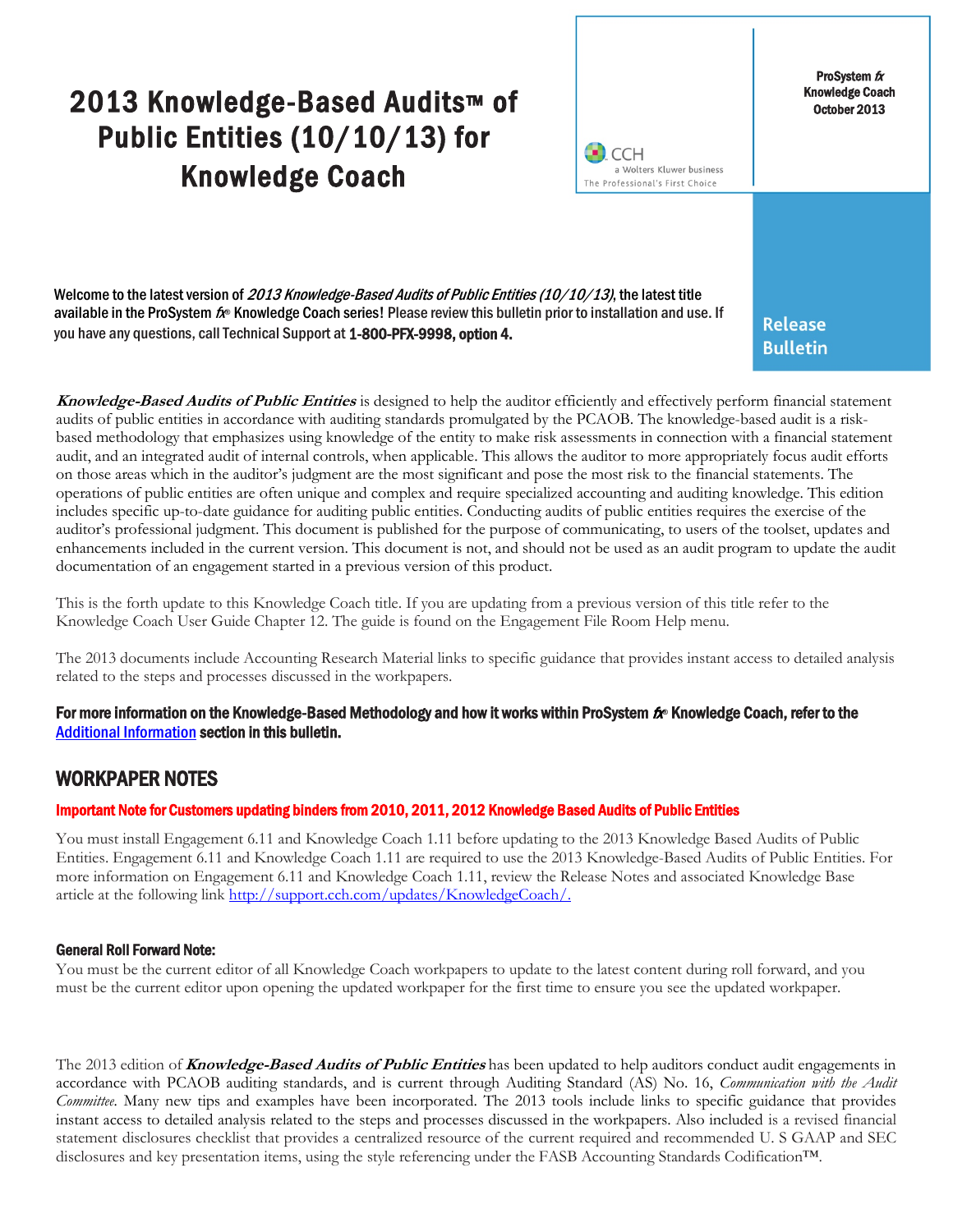### Specific Program Enhancements:

For more information on specific program enhancements, review the *2013 Public Entities Overview for Knowledge Coach Users* guide available in the binder through the KCO-001 workpaper or at the following link: [http://support.cch.com/productsupport/productsupport.aspx?path=%2FTopics%2Fproduct\\_support%2Fpfx\\_office%2Fknowled](http://support.cch.com/productsupport/productsupport.aspx?path=%2FTopics%2Fproduct_support%2Fpfx_office%2Fknowledge_coach) [ge\\_coach#Guides](http://support.cch.com/productsupport/productsupport.aspx?path=%2FTopics%2Fproduct_support%2Fpfx_office%2Fknowledge_coach)

### In addition, forms and practice aids throughout have been updated to include new examples and tips and, where applicable, to take into account:

New literature, standards, and developments, reflected in the following current audit and accounting guidance:

PCAOB Auditing Standard No. 16 (AS-16), *Communicating with Audit Committees.* 

FASB Accounting Standards Codification as of June 30, 2013, and through Accounting Standards Update (ASU) No. 2013-7, including:

- ASU No. 2013-06, *Not-for-Profit Entities (Topic 958)─Services Received from Personnel of an Affiliate*; and
- ASU No. 2013-07, *Presentation of Financial Statements (Topic 205)─Liquidation Basis of Accounting*.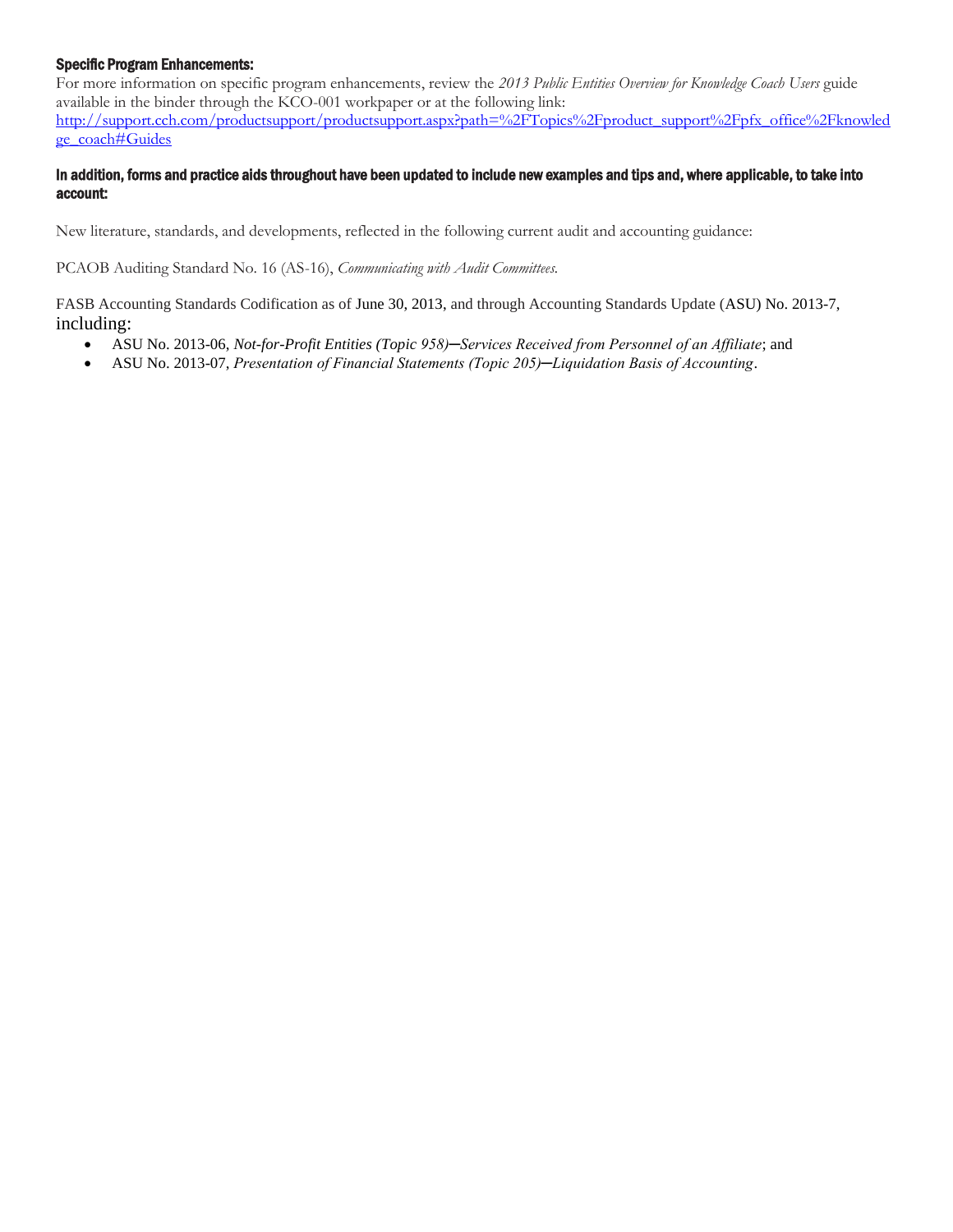# <span id="page-2-0"></span>Additional Information on Knowledge Coach and the KBA Methodology

### KBA Methodology

Knowledge-Based Audit (KBA) Methodology - Allows the results of one set of procedures to become the input for the next. The key components of the KBA methodology include:

- An **Overview** that guides auditors through the methodology;
- **Knowledge-Based Audit** documents, integral to the risk assessment and overall audit processes, which contain steps and procedures required by PCAOB auditing standards;
- Customizable **Audit Programs** that take auditors through related steps and procedures;
- **Practice Aids** to help auditors complete steps or processes outlined in the Knowledge-Based Audit documents and Audit Programs;
- **Auditor's Reports** that provide a variety of sample auditor's opinions on audited financial statements; and
- **Correspondence** documents that provide sample letters to be used to comply with PCAOB auditing standards requirements and in many other common situations.

The PCAOB Auditing Standards - The practice aids and tools in the 2013 edition of **Knowledge-Based Audits of Public Entities** are designed around the PCAOB's risk assessment standards to assist auditors of public entities by:

- Facilitating compliance with PCAOB auditing standards;
- Encouraging more effective audits through tailored audit programs and comprehensive practice aids;
- Helping auditors to focus on and respond to identified audit risks; and
- Enhancing audit documentation.

### ProSystem fx® Knowledge Coach

ProSystem 6.® Knowledge Coach functionality allows auditors to use the Knowledge-Based-Audit methodology more efficiently by eliminating the need for duplicate entry of the same information, tailoring audit documentation to each particular engagement, and documenting the link between risks identified and procedures performed. AUD-100 Tailoring Question Workpaper is a document in Knowledge Coach that presents engagement-level questions designed to aid in tailoring the engagement documentation to fit each client. Completing the questions helps the auditor avoid duplication and unnecessary workpapers.

Before you begin your audit, please review the guidance in **AUD-101 Overall Audit Program**. This workpaper is intended to be your road map through a Knowledge-Based Audit methodology. You should start your audit with **AUD-100 Tailoring Question Workpaper** and AUD-101 Overall Audit Program.

**Risks** can be captured via the Risk Summary task pane from any Knowledge Coach workpaper by the current editor of **KBA-502** Summary of Risk Assessments. This allows the user to continuously assess risks during the engagement. Several workpapers prompt the consideration of the presence of risks, but the Risk Summary task pane must be used to document those risks. All documented risks flow to the Risk Summary. To ensure risks show in findings tables, make sure to check the "workpaper identified in" field of the Risk pane.

**Information Flow** helps cut down on the time spent duplicating information across forms. In addition, the flow of consistent information ensures that information and updates to information are not missed between workpapers. Drill-down functionality helps the user navigate quickly to the source of the information, aiding in the review of the audit file.

**Diagnostics** help keep track of unresolved issues like unanswered questions, incomplete risks, program steps not linked to risks or relevant assertions, missing workpaper, and more. Diagnostics now show when a form table has not been answered (i.e. tables in KBA-101 Overall Audit Strategy that are added by the tailoring questions in AUD-100 Tailoring Question Workpaper).

Links to Accounting Research Manager (ARM) - If you subscribe to an ARM library that includes audit content, you can now link directly to source material from Resources within Knowledge Coach documents. These links have been updated to reference to the accounting standards under the FASB Accounting Standards CodificationTM. Also, if you subscribe to the *Knowledge-Based Audits of Public Entities Guide* on ARM, you can take advantage of brand new links to the audit guide material from within the Knowledge Coach documents.

**Interpretive Guidance** is integrated into each Knowledge Coach templates through the Tips view of each new task pane. Informational features include Practice Points, Examples, Optional Workpapers, and Resources to help auditors work more effectively and efficiently. We have also added the ability to navigate from Resources within a document or the tip pane directly to CCH's Accounting Research Manager and industry audit guides by simply clicking on the Reference.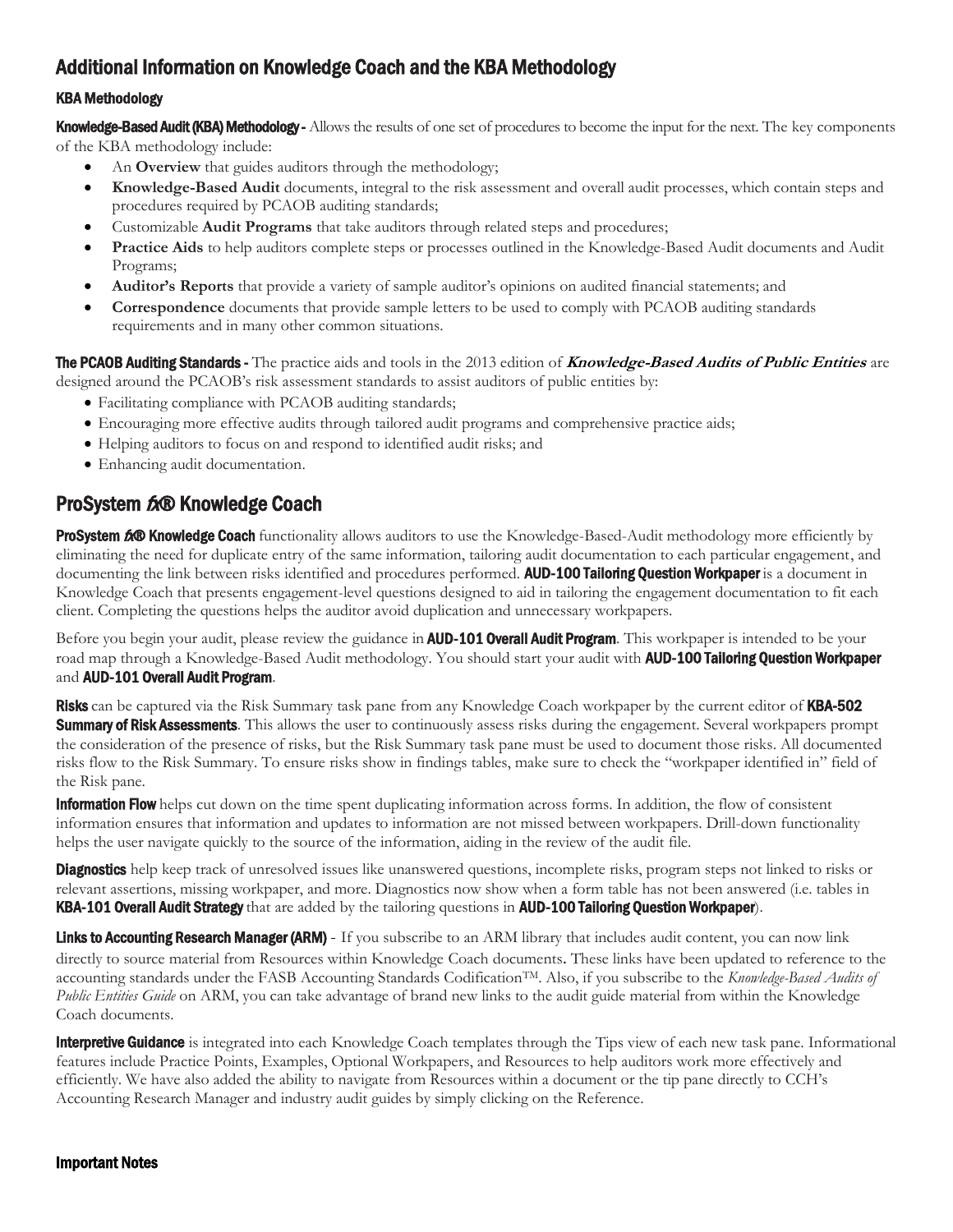- Make sure to save changes to workpapers before closing the workpaper or the binder to ensure data is correctly updated.
- If your Current Editor Knowledge Coach MS Word workpapers become read-only or crash, please do the following
	- o Keep the binder with the affected workpapers open.
	- Contact Customer Service at 1-800-PFX-9998, option 4 to obtain a repair utility.
- Knowledge Coach cannot be used within the Shared File Room (SFR) feature of Engagement. However, Knowledge Coach workpapers can be shared across team members through check in, check out, workpaper assignment, syncing to the central file room and through peer-to-peer sync in the same way that other Engagement workpapers are shared.

### System Requirements

- This title MUST be used with ProSystem *fx* Engagement version 6.11 and higher. If you are upgrading from ProSystem *fx*  Engagement 6.0, 6.1, 6.1.2, 6.5, or 6.8 please contact Technical Support at 1-800-PFX-9998, option 4 for detailed instructions.
- A minimum of 4GB of RAM is required for optimal performance when opening and navigating through ProSystem *fx*  Knowledge Coach documents.

### Download Instructions

Download the *2013 Knowledge-Based Audits of Public Entities* from the **ProSystem fx Knowledge Coach Updates** section of the ProSystem *fx* Engagement Support Web site at the following URL: **http://support.cch.com/updates/KnowledgeCoach**, then select the **Knowledge Coach Series** and **Download file** link next to the **2013 Knowledge-Based Audits of Public Entities.** On some occasions the content package file (.KCP) has downloaded with the extension changed to .ZIP. If this occurs, please change the extension of the downloaded file to KCP using all capital letters.

**Important**: ProSystem *fx* Engagement version 6.11 or higher must be installed on the computer in order to install this Knowledge Coach title. Additional requirements include Microsoft Office 2007, Microsoft Office 2003 Primary Interop Assemblies (PIA) and Visual Studios 2005 Tools for Office Second Edition Runtime (VSTOR).

The following 2013 Knowledge-Based Audits of Public Entities (10/10/13).KCP download is a proprietary file that must be installed from within Engagement. Save this KCP file to a location on your local drive, extract it, and follow the Installation Instructions included in the Release Bulletin.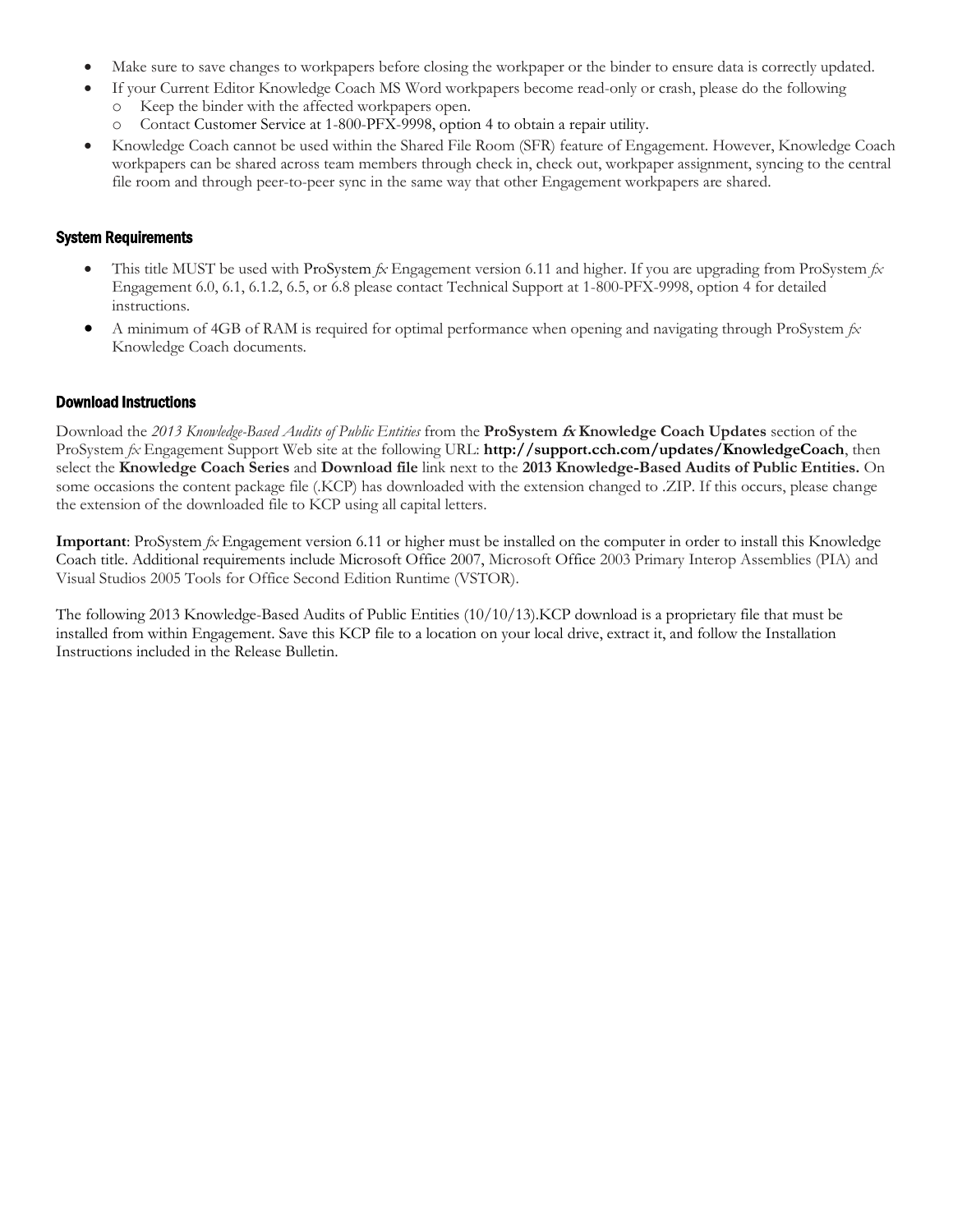### Installation Instructions

Once you have downloaded your Knowledge Coach title, you will need to add it to the list of titles within ProSystem *fx*  Engagement. The only additional system requirement is approximately 75MB of disk space to store your Knowledge Coach program content files. Please refer to the ProSystem *fx* Engagement with Knowledge Coach Release Notes for any other system requirements.

After downloading the *2013 Knowledge-Based Audits of Public Entities* titles, do the following:

1. Launch the ProSystem *fx* Engagement Workpaper Management application so that the Local File Room is displayed. Select **Tools > Knowledge Coach Titles**.

The Knowledge Coach Titles window will be displayed.

- 2. Choose **Add Title**.
- 3. Browse to the title package file (\*.KCP) that you previously downloaded and extracted from the ProSystem *fx*  Knowledge Coach Support Web site.
- 4. Choose **Open**.

The system will display a progress indicator while the title package is added. You will receive a message that the title has been successfully installed once the process is complete.

Once the title is added, you must release it, so that other staff members in your firm can use it. You may also wish to "unrelease" previous versions of the title.

To unrelease a title:

- 1. Select a version of the KBA Public Entities title
- 2. Choose **Unrelease Title**. The date will be removed from the *Date released* column and staff that do not have the staff group property right to insert unreleased titles will not be able to insert the unreleased titles into a binder.

*Not*e: You can determine this access in the **ProSystem fx Engagement Admin** module by selecting a staff group and choosing **File PropertiesContent** "Insert Knowledge Coach workpapers from unreleased titles" option

To release a title:

- 1. Select one of the Knowledge Coach titles in the list that has been added but is not yet released.
- 2. Choose **Release Title**. The current date and time will be displayed in the *Date released* column, and the status will change to "Released."

**Note:** You must add and assign a Knowledge Coach module as well as the Knowledge Tools title license in the ProSystem *fx* Engagement Administrator before using the workpapers.

**Important:** Once the *2013 Knowledge-Based Audits of Public Entities* titles have been added and released, they will be automatically deployed to other staff members when they login to the "Office" location, or when they synchronize a binder that contains Knowledge Coach workpapers from this title.

### Online Permission Key

Permission key files may be downloaded from our Web site at **http://tax.cchgroup.com** or when adding or updating the new licenses within ProSystem *fx* Engagement with Knowledge Coach version 6.11 and higher. After updating the license file in the ProSystem *fx* Engagement Admin module, licenses need to be assigned to the staff who will use 2013 *Knowledge-Based Audits of Public Entities*

If you have not already established a Single Sign-on (SSO) account with Customer Service, we urge you to do so at this time.

Permission keys are no longer generally distributed via floppy diskette. You can choose to continue receiving the diskette by going to **http://tax.cchgroup.com/pfxsupport**, clicking the Firm Administration link, and making the appropriate selection (SSO access is required), or by contacting Customer Service at 1-800-PFX-9998, option 4.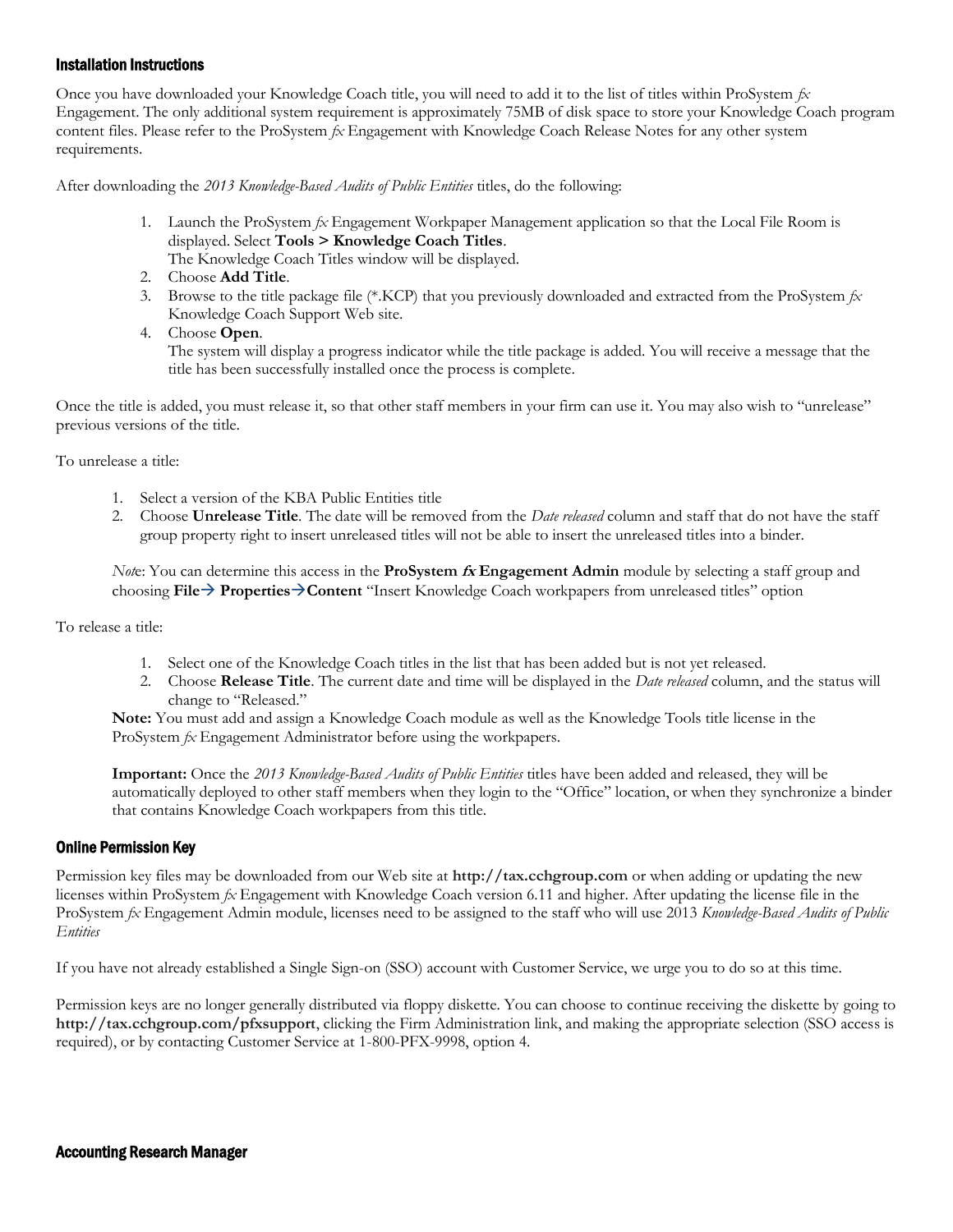CCH's Accounting Research Manager is the most comprehensive, up-to-date and objective online database of financial reporting literature. It includes all authoritative and proposed accounting, auditing, and SEC literature, plus independent, expert-written interpretive guidance.

Our Weekly Summary email newsletter highlights the key developments of the week, giving you assurance that you have the most current information. It provides links to new FASB, AICPA, SEC, EITF, and IASB authoritative and proposal-stage literature, plus guidance from financial reporting experts.

Our team of content experts updates the system on a daily basis, so you can stay as current as possible. What's more, our experts attend critical standard-setting meetings and summarize the results for you, which means you'll learn of newly released literature and deliberations of current financial reporting projects as soon as they occur! Plus, you'll benefit from their easy-to-understand technical translations. Our expert's interpretations clearly lay out what the rules mean from your perspective.

Also available is the Knowledge-Based Audits of Public Entities, a guide that helps you comply with the most recent professional standards and guidance for the conduct of audits of public entities and to integrate the use of public entities practice aids, tools, and other resources with its guidance. This publication supplements and complements the Knowledge-Based documents that are available in Knowledge Coach.

With Accounting Research Manager, you maximize the efficiency of your research time, while enhancing your results. Learn more about our content, our experts, and how you can request your free trial by visiting

**http://www.accountingresearchmanager.com**. You can also access the Accounting Research Manager Web site by selecting the item in ProSystem *fx* Engagement from the Guidance tab on the Shortcuts bar in the Binder window.

### Links to Accounting Research Manager (ARM)

As indicated above, subscribers to an Accounting Research Manager library that includes source content can link directly to source material from references within Knowledge Coach workpapers. These links have been updated to reference the new Codification released by the FASB and available on ARM. The Codification on ARM is fully integrated with U.S. and international accounting standards, other non-authoritative materials and industry leading interpretive guidance.

### Using Your Knowledge Coach Content

To use your Knowledge Coach Workpaper Templates, open a binder in ProSystem *fx* Engagement, select the workpaper tab into which you would like to insert the workpaper, and select **New Knowledge Coach Workpaper** from the toolbar or File menu. The New Knowledge Coach Workpaper dialog appears (*Figure 1*).

Select the New Knowledge Coach Title with the content you would like to use. You can only select titles you have installed. The information displayed changes to reflect the workpaper organization available for the selected title. Select the Knowledge Coach Workpaper Templates to insert into your binder and click **OK**. The **Selected Workpaper Properties** dialog appears. Each workpaper name is automatically loaded into the Name field. Add a workpaper index in the Index field and make any Name modifications you desire. You can also modify the tab location or the roll forward settings for each workpaper. Then click **OK**. The integrated Knowledge Coach workpaper is now inserted into your engagement binder. For more information on how to use Knowledge Coach workpapers in your binder, see the Knowledge Coach User Guide.



**Figure 1 – New Knowledge Coach Workpaper**